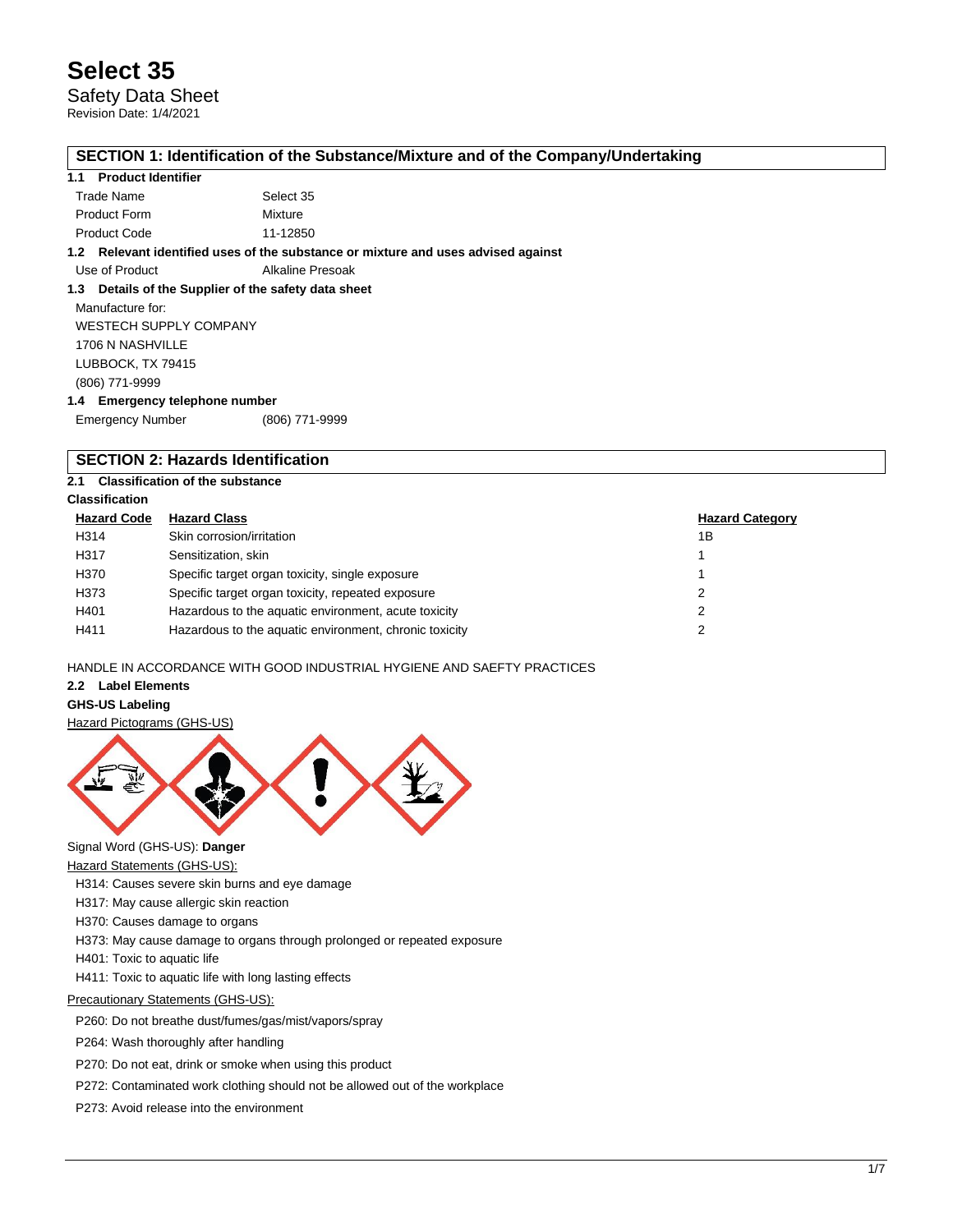## Safety Data Sheet

P280: Wear protective gloves/protective clothing/eye protection/face protection

P310: Immediately call a POISON CENTER or doctor/physician

P321: Specific treatment (see section 4)

P363: Wash contaminated clothing before reuse

P391: Collect spillage

P301+P330+P331: IF SWALLOWED: Rinse mouth. Do NOT induce vomiting

P302+P352: IF ON SKIN: Wash with soap and water

P303+P361+P353: IF ON SKIN (or hair): Remove/Take off immediately all contaminated clothing. Rinse skin with water/shower

P304+P340: IF INHALED: Remove victim to fresh air and keep at rest in a position comfortable for breathing

P305+P351+P338: IF IN EYES: Rinse cautiously with water for several minutes. Remove contact lenses if present and easy to do – continue rinsing

P307+P311: IF exposed: Call a POISON CENTER or doctor/physician

P333+P313: If skin irritation or a rash occurs: Get medical advice/attention

P405: Store locked up

P501: Dispose of contents/container in accordance with local, state and federal authorities.

### **2.3 Other Hazards**

No additional information available

## **2.4 Unknown acute toxicity (GHS-US)**

No Data Available

## **SECTION 3: Composition/Information on Ingredients**

**3.1 Substance**

## Not applicable

#### **3.2 Mixture**

| <b>Ingredient Name</b>                                                                      | CAS#       | <b>Composition</b> |
|---------------------------------------------------------------------------------------------|------------|--------------------|
| Water                                                                                       | 7732-18-5  | >75%               |
| Sodium Hydroxide                                                                            | 1310-73-2  | 5-10%              |
| Amines, C10-16-Alkyldimethyl, N-oxides                                                      | 70592-80-2 | $1 - 5%$           |
| Quaternary ammonium compounds, coco<br>alkylbis(hydroxyethyl)methyl, ethoxylated, chlorides | 61791-10-4 | $1 - 5%$           |
| Poly(oxy-1,2-ethanediyl), a-uncelcyl-w-hydroxy-                                             | 34398-01-1 | $1 - 5%$           |
| Tetrasodium (1-hydroxyethylidene) bisphosphonate                                            | 3794-83-0  | $1 - 5%$           |
| Tetrasodium ethylenediamine tetraacetate                                                    | $64-02-8$  | $1 - 5%$           |

## **SECTION 4: First Aid Measures**

| Description of first aid measures<br>4.1 |                                                                                                                                                                                                                                                                                           |
|------------------------------------------|-------------------------------------------------------------------------------------------------------------------------------------------------------------------------------------------------------------------------------------------------------------------------------------------|
| First-Aid measures general               | Never give anything by mouth to an unconscious person. If you feel unwell, seek medical<br>advice (show the label where possible).                                                                                                                                                        |
| First-Aid after inhalation               | IF INHALED. Remove victim to fresh air and keep at rest in a position comfortable for breathing.<br>Use artificial respiration and oxygen if needed. If irritation persists, seek medical attention.                                                                                      |
| First-Aid after skin contact             | IF ON SKIN. Wash with soap and water. IF ON SKIN (or hair). Remove/Take off immediately all<br>contaminated clothing. Rinse skin with water/shower. Immediately call a POISON CENTER or<br>doctor/physician. Immediately rinse with plenty of water (for at least 15 minutes).            |
| First-Aid after eye contact              | IF IN EYES. Rinse cautiously with water for several minutes. Remove contact lenses if present<br>and easy to do – continue rinsing. Rinse immediately and thoroughly, pulling the eyelids well<br>away from the eye (15 minutes minimum). If irritation persists, seek medical attention. |
| First-Aid after ingestion                | IF SWALLOWED. Rinse mouth. Do NOT induce vomiting. Dilute stomach contents by drinking<br>water. If vomiting occurs spontaneously, keep head below hips to prevent breathing vomit into<br>lungs. Call physician immediately.                                                             |

#### **4.2 Most important symptoms and effects, both acute and delayed**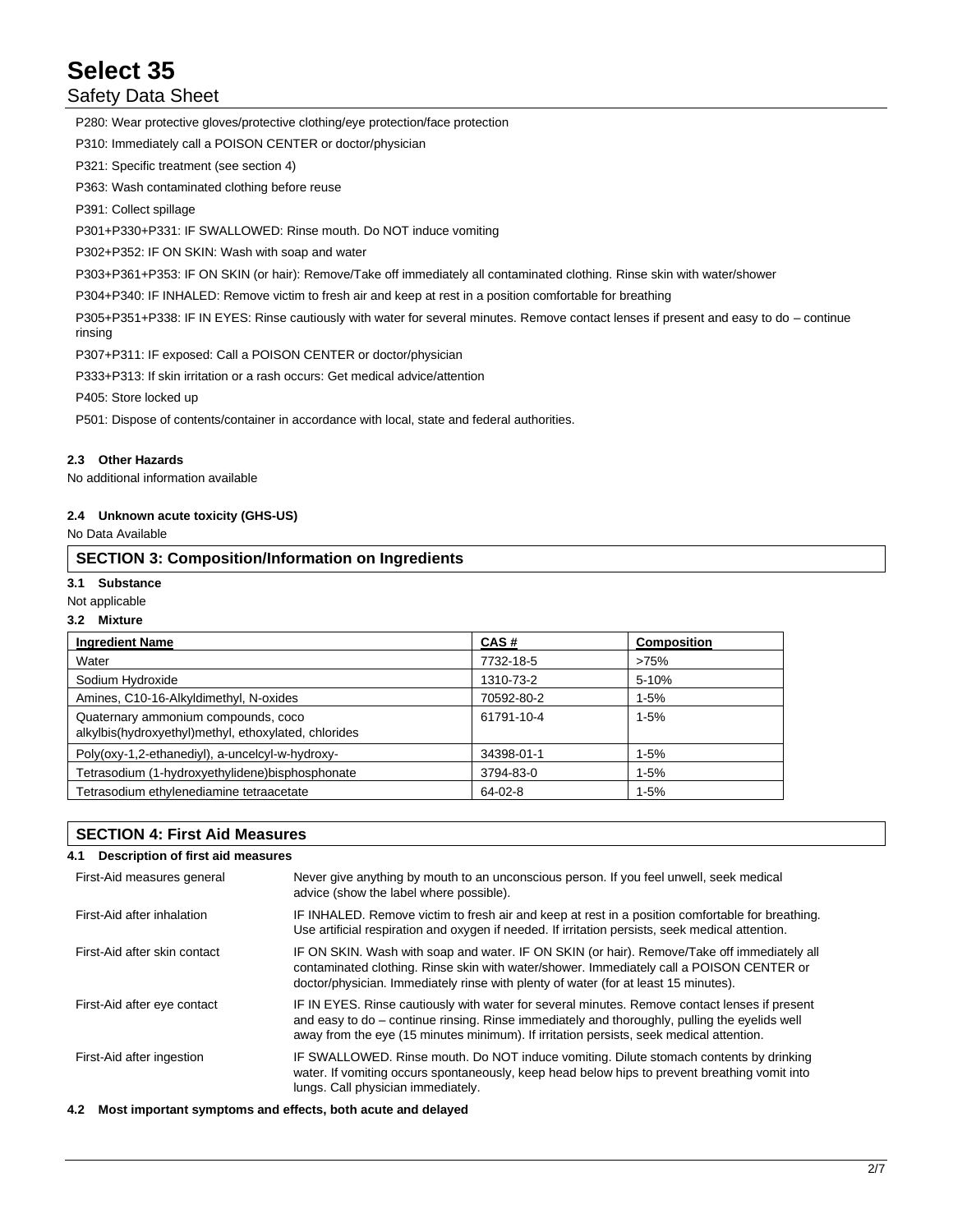## Safety Data Sheet

| Symptoms/injuries                    | Causes severe skin burns and eye damage. May cause allergic skin reaction. Causes damage<br>to organs. May cause damage to organs through prolonged or repeated exposure. |
|--------------------------------------|---------------------------------------------------------------------------------------------------------------------------------------------------------------------------|
| Symptoms/injuries after inhalation   | May cause headache, nausea and irritation of respiratory tract.                                                                                                           |
| Symptoms/injuries after skin contact | Causes severe skin burns and eye damage. May cause allergic skin reaction.                                                                                                |
| Symptoms/injuries after eye contact  | Causes severe skin burns and eye damage.                                                                                                                                  |
| Symptoms/injuries after ingestion    | May cause gastrointestinal irritation, nausea, vomiting, and diarrhea if swallowed.                                                                                       |
| Chronic symptoms                     | May cause damage to organs through prolonged or repeated exposure.                                                                                                        |
| 4.3                                  | Indication of immediate medical attention and special treatment needed                                                                                                    |
| No additional information available  |                                                                                                                                                                           |
|                                      |                                                                                                                                                                           |

| <b>SECTION 5: Firefighting Measures</b>       |                                                                                                                                                                       |  |  |
|-----------------------------------------------|-----------------------------------------------------------------------------------------------------------------------------------------------------------------------|--|--|
| <b>Extinguishing media</b><br>5.1             |                                                                                                                                                                       |  |  |
| Suitable Extinguishing Media                  | Alcohol resistant foam. Carbon dioxide. Dry powder. Water spray.                                                                                                      |  |  |
| 5.2                                           | Special hazards arising from the substance or mixture                                                                                                                 |  |  |
| Fire Hazard                                   | The product is not flammable.                                                                                                                                         |  |  |
| <b>Explosion Hazard</b>                       | The product is not explosive.                                                                                                                                         |  |  |
| Reactivity                                    | Concentrated solution contact with soft metals(e.g. aluminum) will produce hydrogen gas.                                                                              |  |  |
| 5.3                                           | Special hazards arising from the substance or mixture                                                                                                                 |  |  |
| Firefighting instructions                     | Do not dispose of fire-fighting water in the environment. Exercise caution when fighting any<br>chemical fire. Use water spray or fog for cooling exposed containers. |  |  |
| Protection during firefighting                | Do not enter fire area without proper protective equipment, including respiratory protection.                                                                         |  |  |
| <b>SECTION 6: Accidental Release Measures</b> |                                                                                                                                                                       |  |  |

## **SECTION 6: Accidental Release Measures**

## **6.1 Personal precautions, protective equipment and emergency procedures**

| General measures | Ventilate area. Avoid breathing vapors, mist or gas. Spill should be handled by trained clean-up |
|------------------|--------------------------------------------------------------------------------------------------|
|                  | crews. For personal protection see Section 8.                                                    |
| _____            |                                                                                                  |

## **6.1.1 For non-emergency personnel**

Protective equipment Wear Protective equipment as described in Section 8.

| Emergency procedures | Contain the spill. Do not let product enter drains. Remove unnecessary personnel. |  |
|----------------------|-----------------------------------------------------------------------------------|--|

## **6.1.2 For emergency responders** Protective equipment Wear Protective equipment as described in Section 8.

**6.2 Environmental precautions**

Prevent entry to sewers and public waters. Notify authorities if liquid enters sewers or publics waters.

## **6.3 Methods and material for containment and cleaning up**

| For containment         | Prevent entry to sewers and public waters. Contain any spills with dikes or absorbents to<br>prevent migration and entry into sewers or streams.                                                   |
|-------------------------|----------------------------------------------------------------------------------------------------------------------------------------------------------------------------------------------------|
| Methods for cleaning up | Soak up spills with inert solids, such as clay or diatomaceous earth as soon as possible. Place<br>in a suitable container for disposal in accordance with the waste regulations (see Section 13). |

## **6.4 reference to other sections**

No additional information available.

| <b>SECTION 7: Handling and Storage</b> |                                                                                                                                                                                                                                                                                                                                                                                                            |  |
|----------------------------------------|------------------------------------------------------------------------------------------------------------------------------------------------------------------------------------------------------------------------------------------------------------------------------------------------------------------------------------------------------------------------------------------------------------|--|
| 7.1 Precautions for safe handling      |                                                                                                                                                                                                                                                                                                                                                                                                            |  |
| Precautions for safe handling          | Do not handle until all safety precautions have been read and understood. Wear proper safety<br>equipment including chemically resistant gloves and safety glasses or goggles. Use with<br>adequate ventilation. Wash thoroughly after handling. Do not get in eyes or on skin. Do not<br>breathe mist or vapor. Do not swallow. Store between 50 F & 100 F. Keep separate from<br>incompatible materials. |  |

**7.2 Conditions for safe storage, including and incompatibilities**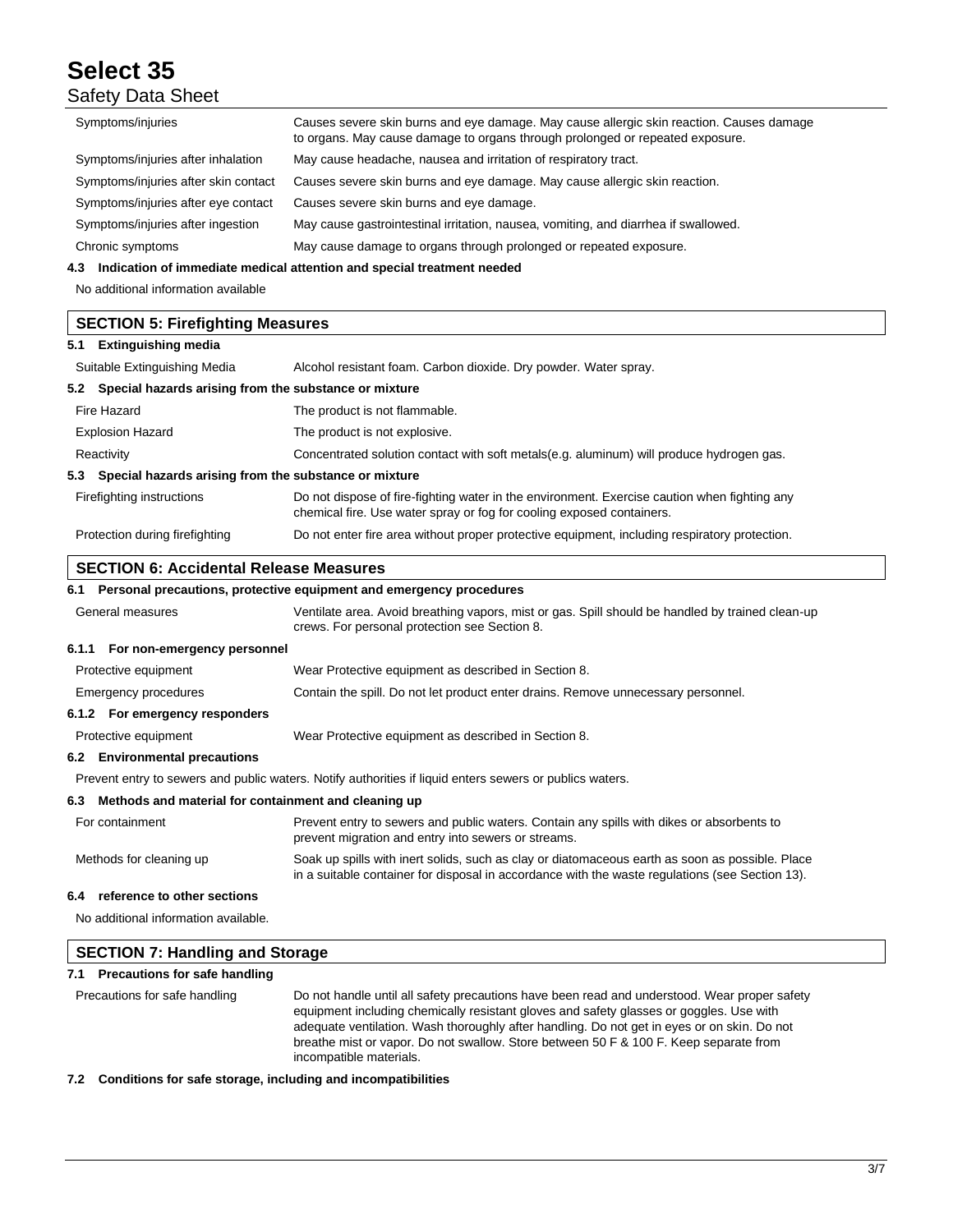Safety Data Sheet

Storage conditions Store locked up. Store in approved containers only. Keep container in a cool, well ventilated place away from heat sources and incompatible materials (See Section 10.5). Keep container tightly closed.

## **7.3 Specific end uses**

No additional information

## **SECTION 8: Exposure Controls/Personal Protection**

#### **8.1 control parameters**

No OSHA and ACGIH PEL's or TLV's for the listed ingredients of this product unless listed stated below:

| Sodium hydroxide, CAS # 1310-73-2 |                 |                    |                  |  |
|-----------------------------------|-----------------|--------------------|------------------|--|
| OSHA PEL (TWA)                    | OSHA PEL (STEL) | OSHA PEL (Ceiling) | <b>ACGIH-TLV</b> |  |
| $2 \text{ mg/m}$                  | Not Established | Not Established    | 2 mg/m3(Ceiling) |  |

#### **8.2 Exposure Controls**

| Personal protective equipment | Protective safety glasses or goggles. Chemically resistant gloves. Protective clothing. Possibly<br>a face shield and or respiratory protection of the dependent type.              |
|-------------------------------|-------------------------------------------------------------------------------------------------------------------------------------------------------------------------------------|
| Hand protection               | Chemical resistant gloves.                                                                                                                                                          |
| Eye protection                | Use chemical resistant safety glasses or goggles. A face shield should be worn when the<br>possibility exists for eye or face contact due to spraying liquid or airborne particles. |
| Skin and body protection      | Wear long sleeves. Wear suitable protective clothing. Possibly a face shield.                                                                                                       |
| Respiratory protection        | Where excessive vapor, mist, or dust may result, use approved respiratory protection<br>equipment.                                                                                  |

## **SECTION 9: Physical and Chemical Properties**

#### **9.1 Information on basic physical and chemical properties**

| 9.1<br>Information on basic physical and chemical properties |                      |
|--------------------------------------------------------------|----------------------|
| Appearance                                                   | <b>Tinted Liquid</b> |
| Color                                                        | Green                |
| Odor                                                         | Lemon                |
| Odor threshold                                               | No data available    |
| рH                                                           | 13.5                 |
| Relative Evaporation rate (butyl                             | No data Available    |
| Melting point                                                | No data Available    |
| Freezing point                                               | No data Available    |
| Boiling point                                                | No data Available    |
| Flash point                                                  | No Data Available    |
| Self ignition point                                          | No data Available    |
| Decomposition temperature                                    | No data Available    |
| Flammability (solid, gas)                                    | No data Available    |
| Vapor pressure                                               | No data Available    |
| Relative vapor density at 20° C                              | No data Available    |
| <b>Relative Density</b>                                      | 1.097 g/ml           |
| Solubility                                                   | Water soluble        |
| Log Pow                                                      | No data Available    |
| Log Kow                                                      | No data Available    |
| Viscosity: Kinematic                                         | No data Available    |
| Viscosity: dynamic                                           | No data Available    |
| <b>Explosive properties</b>                                  | No data Available    |
| Oxidizing properties                                         | No data Available    |
| <b>Explosive Limits</b>                                      | No data Available    |
|                                                              |                      |

## **9.2 Exposure Controls**

No additional information available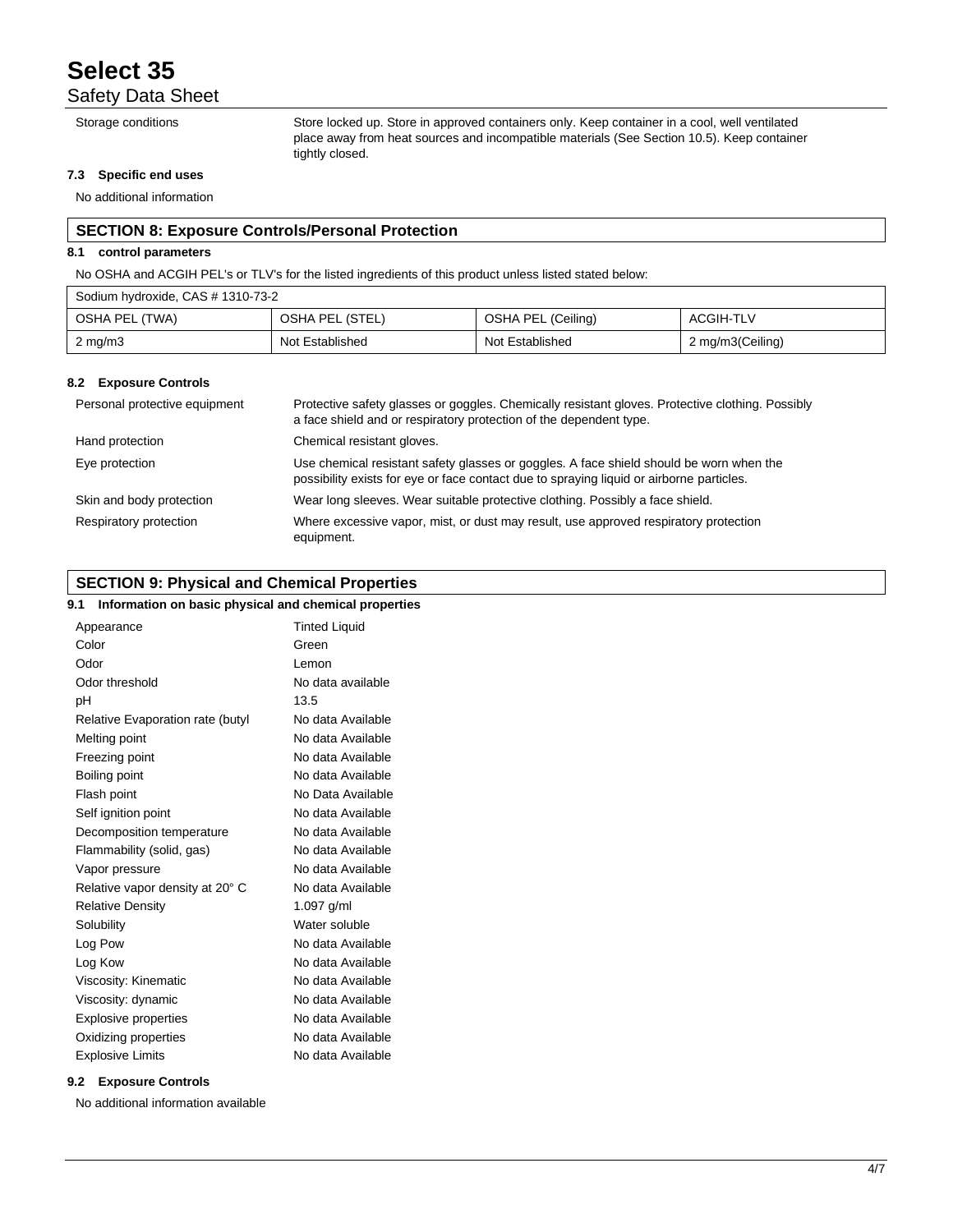Safety Data Sheet

## **SECTION 10: Stability and reactivity**

## **10.1 Reactivity**

Contact with reactive metals (e.g. aluminum) may result in the generation of hydrogen gas.

## **10.2 Chemical Stability**

Stable under recommended handling and storage conditions (see section 7).

### **10.3 Possibility of hazardous reactions**

Corrosive in contact with metals. Contact with metallic substances may release flammable hydrogen gas. Contact with strong acids can create excess heat and cause spattering.

#### **10.4 Conditions to avoid**

None known

#### **10.5 Incompatible Materials**

Avoid contact with: bases, metals, reducers, oxidizers, metal salts, strong acids, metal oxides, organic acids, mineral acids, hypochlorites, amphoteric metals, alkali earth metals, halogenated materials, and combustible materials

#### **10.6 Hazardous decomposition products**

Thermal decomposition can result in: ammonia, phosphines, nitric acid, sodium oxides, carbon oxides, carbon dioxide, nitrogen oxides, carbon monoxide, and oxides of phosphorus

## **SECTION 11: Toxicological information**

## **11.1 Information on toxicological effects**

| Oral LD50: $>$ 2000 mg/kg (rat) Calculated             |                                                                                         |
|--------------------------------------------------------|-----------------------------------------------------------------------------------------|
| Dermal LD50: > 2000 mg/kg (rabbit) Calculated          |                                                                                         |
| Inhalation LD50: > 5 mg/l (Dust/mist (Rat)) Calculated |                                                                                         |
| Skin Corrosion/irritation                              | Causes severe skin burns and eye damage                                                 |
| Serious eye damage/irritation                          | Causes severe skin burns and eye damage                                                 |
| Respiratory or skin sensitization                      | May cause allergic skin reaction                                                        |
| Germ cell mutagenicity                                 | Not Classified                                                                          |
| Carcinogenicity                                        | Not Classified                                                                          |
| Reproductive toxicity                                  | Not Classified                                                                          |
| Specific organ toxicity single exposure                | Single exposure can result in damage to: respiratory system, eyes, and mucous membranes |
| Specific organ toxicity repeated exposure              | Not Classified                                                                          |
| Aspiration hazard                                      | Not Classified                                                                          |
| Symptoms/injuries after inhalation                     | See Section 4                                                                           |
| Symptoms/injuries after skin contact                   | See Section 4                                                                           |
| Symptoms/injuries after eye contact                    | See Section 4                                                                           |
| Symptoms/injuries after ingestion                      | See Section 4                                                                           |
| Chronic symptoms                                       | Not Classified                                                                          |

### **SECTION 12: Ecological information**

## **12.1 Toxicity**

No Data

**12.2 Persistence and degradability**

No Data

**12.3 Bioaccumlative potential**

No Data

**12.4 Mobility in soil**

No Data

**12.5 Other adverse effect**

No Data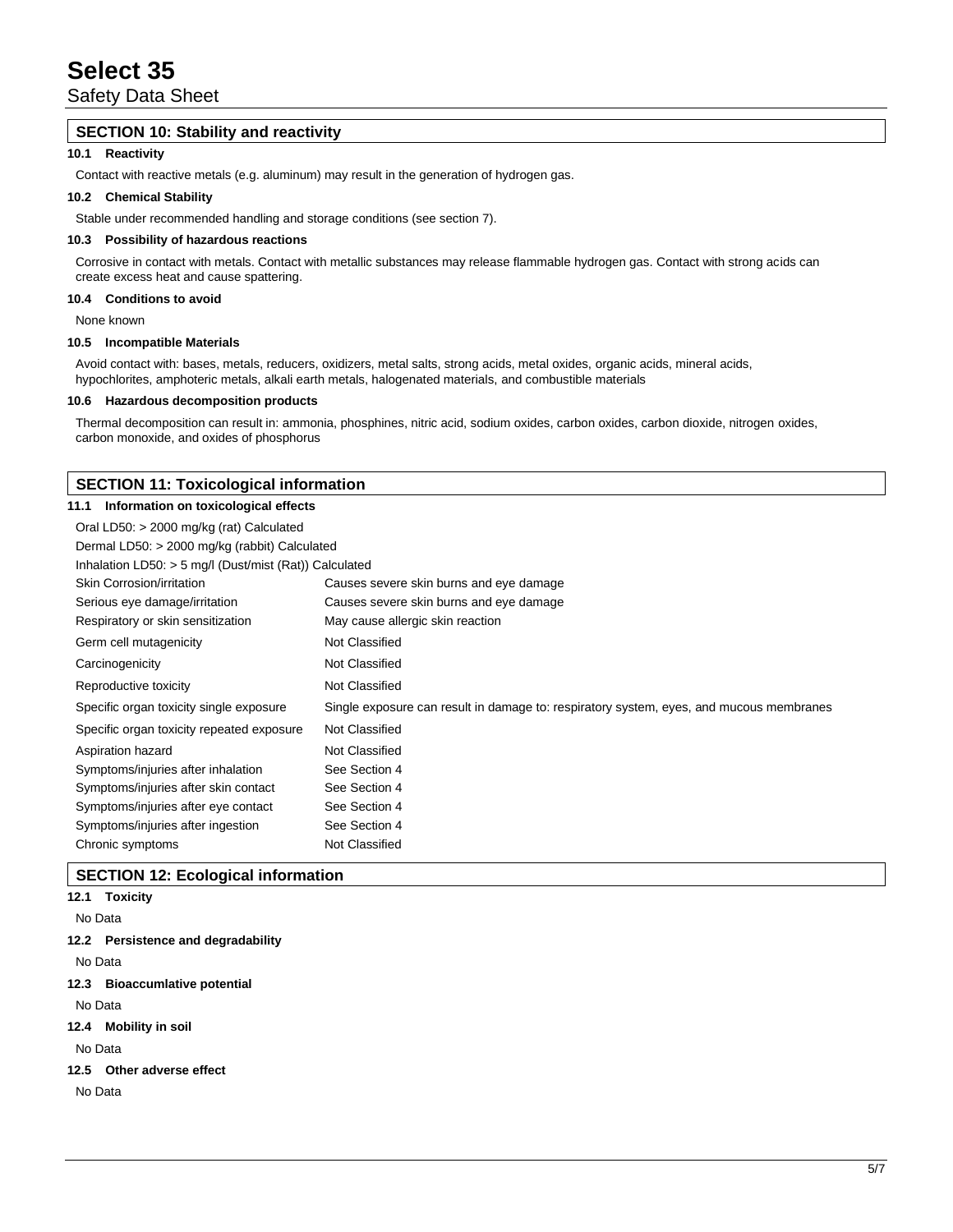Safety Data Sheet

## **SECTION 13: Disposal Considerations 13.1 Waste Treatment methods** Waste treatment methods Do not discharge to public wastewater systems without permit of pollution control authorities. No discharge to surface waters is allowed without NPDES permit. Waste disposal recommendations Dispose in a safe manner in accordance with local/national regulations. Do not allow the product to be released to the environment. **SECTION 14: Transportation information**

## **14.1 UN number, proper shipping name, class and packaging groups.**

Domestic Ground Non-Bulk Shipments

UN1824, SODIUM HYDROXIDE SOLUTION, 8, II

## **14.2 Additional information**

Not available

## **SECTION 15: Regulatory Information**

## **15.1 Federal regulations**

**TSCA Inventory:** The components of this product are listed.

**SARA 311/312 Hazard category (40 CFR 370.2):** Acute and chronic health hazard.

**SARA 313 Toxic Release Reporting (40CFR Part 372):** No listed substance known over 1.0% or over 0.1% that are carcinogenic.

**SARA 302 EHS Emergency Planning (40CFR Part 355):** No listed substance known over 1.0% or over 0.1% that are carcinogenic.

**SARA 304 EHS Emergency Planning (40CFR Part 355):** No listed substance known over 1.0% or over 0.1% that are carcinogenic.

**CERCLA Section 102-103 HS Released Reporting (40 CFR part 302-102a):** Sodium Hydroxide, CAS# 1310-73-2, RQ 1,000 lbs.

## **15.2.1 International regulations**

No Data

#### **15.2.2 National regulations**

No Data

### **15.3 State Regulations**

## **California Prop. 65**

Approximate quantities by weight

- Nitrilotriacetate, trisodium salt/ cancer/ CAS# 5064-31-3/ Trace
- Methyl chloride/ developmental / CAS# 74-87-3/ Trace
- Methyl chloride [Basis for listing changed effective March 7, 2014]/ male / CAS# 74-87-3/ Trace
- Ethylene oxide/ cancer/ CAS# 75-21-8/ Trace
- Ethylene oxide / developmental, female/ CAS# 75-21-8/ Trace
- Ethylene oxide / developmental, male / CAS# 75-21-8/ Trace

#### **New Jersey Right to Know**

Approximate quantities by weight

- SODIUM HYDROXIDE/ CAS# 1310-73-2/ 5-10% by wt.
- HYDROGEN PEROXIDE/ CAS# 7722-84-1/ 0.1-1% by wt.
- alpha-PINENE/ CAS# 80-56-8/ Trace
- METHYL CHLORIDE/ CAS# 74-87-3/ Trace
- ETHYLENE OXIDE/ CAS# 75-21-8/ Trace
- COPPER/ CAS# 7440-50-8/ Trace

## **SECTION 16: Other Information**

Other information None